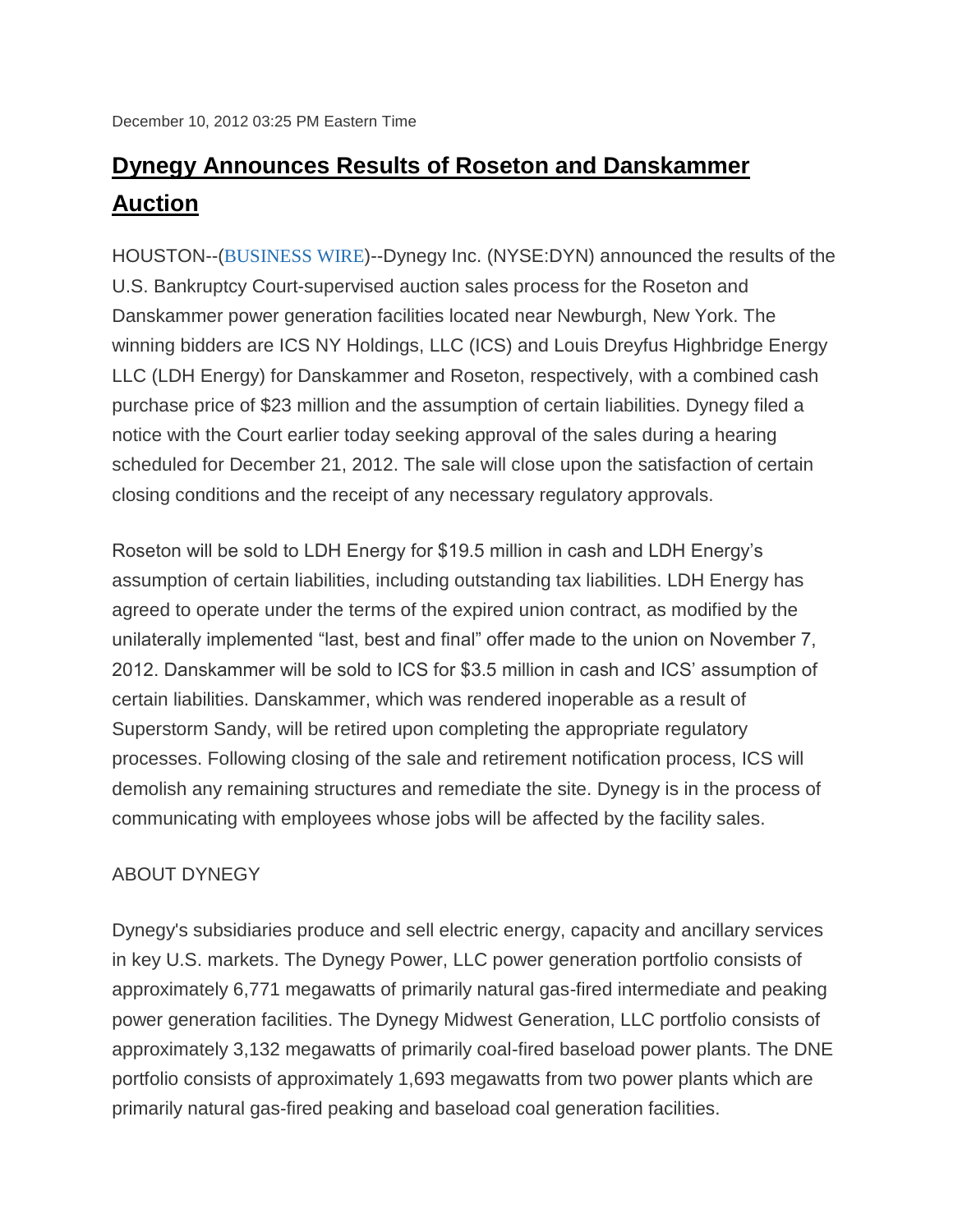This press release contains statements reflecting assumptions, expectations, projections, intentions or beliefs about future events that are intended as "forwardlooking statements," particularly those statements concerning the agreed upon sales of the Roseton and Danskammer power generation facilities, including approval of the sales by the U.S. Bankruptcy Court and satisfaction of certain closing provisions. Discussion of risks and uncertainties that could cause actual results to differ materially from current projections, forecasts, estimates and expectations of Dynegy is contained in Dynegy's filings with the Securities and Exchange Commission (the "SEC"). Specifically, Dynegy makes reference to, and incorporates herein by reference, the section entitled "Risk Factors" in its most recent Form 10-K, as amended, and subsequent reports on Form 10-Q. In addition to the risks and uncertainties set forth in Dynegy's SEC filings, the forward-looking statements described in this press release could be affected by, among other things, (i) ability to obtain required bankruptcy court and regulatory approvals or satisfy closing conditions; (ii) beliefs and assumptions relating to liquidity, available borrowing capacity and capital resources generally, including the extent to which such liquidity could be affected by poor economic and financial market conditions or new regulations and any resulting impacts on financial institutions and other current and potential counterparties; (iii) the anticipated benefits of the overall restructuring activities, Dynegy's reorganization value and the effects of fresh start accounting; (iv) limitations on Dynegy's ability to utilize previously incurred federal net operating losses or alternative minimum tax credits; (v) expectations regarding our compliance with the DMG and DPC Credit Agreements, including collateral demands, interest expense and other payments; (vi) the timing and anticipated benefits of any repayments under the DMG and DPC Credit Agreements; (vii) the timing and anticipated benefits to be achieved through Dynegy's company-wide cost savings programs, including its PRIDE initiative; (viii) expectations regarding environmental matters, including costs of compliance, availability and adequacy of emission credits, and the impact of ongoing proceedings and potential regulations or changes to current regulations, including those relating to climate change, air emissions, cooling water intake structures, coal combustion byproducts, and other laws and regulations to which Dynegy is, or could become, subject; (ix) beliefs, assumptions and projections regarding the demand for power, generation volumes and commodity pricing, including natural gas prices and the impact on such prices from shale gas proliferation and the timing of a recovery in natural gas prices, if any; (x) sufficiency of, access to and costs associated